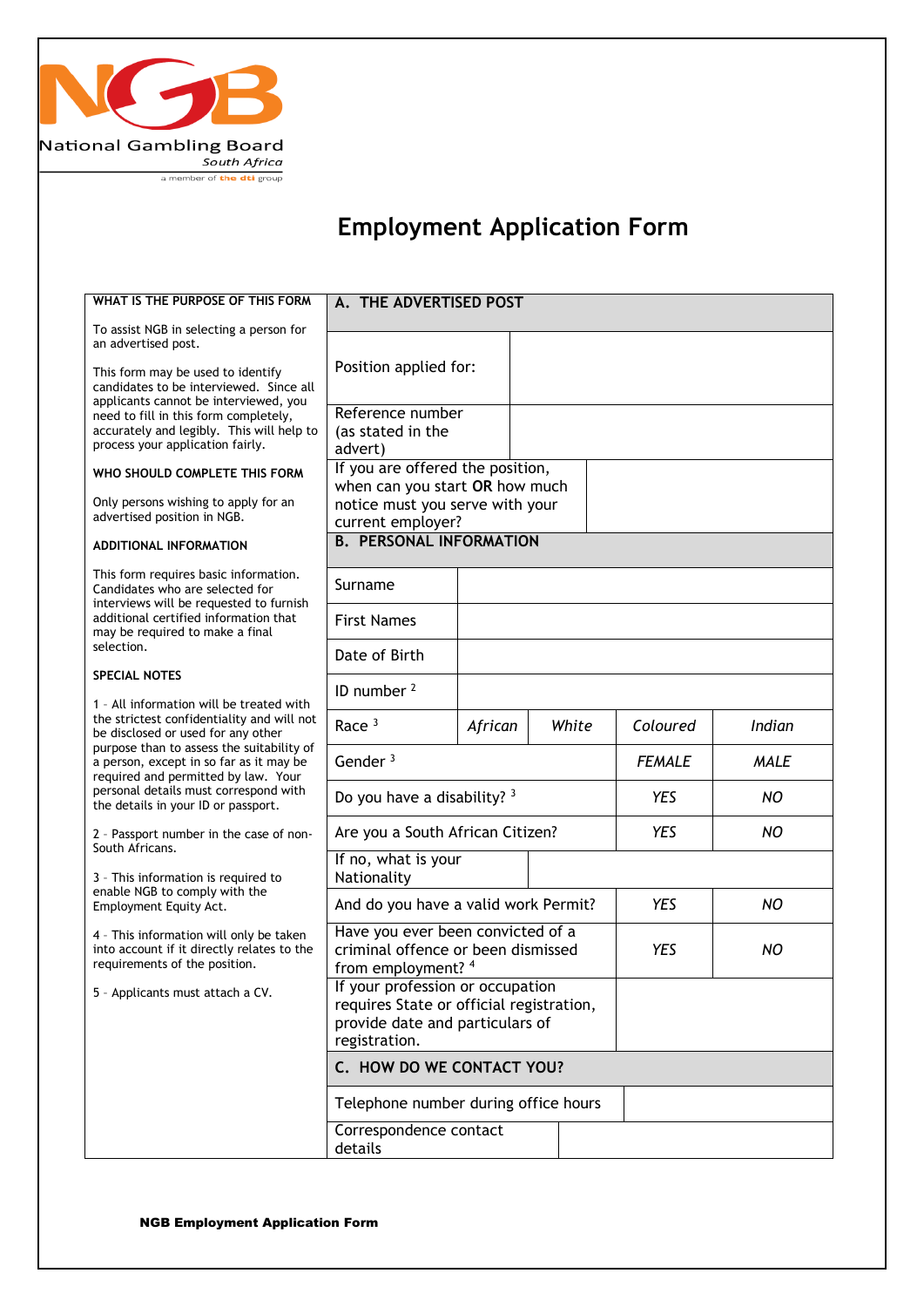

| D. DISCIPLINARY RECORD                                                                                                               |  |     |    |
|--------------------------------------------------------------------------------------------------------------------------------------|--|-----|----|
| Have you ever been dismissed from work for misconduct                                                                                |  | Yes | No |
| If yes, indicate name of the organisation/institution                                                                                |  |     |    |
| Type of misconduct or transgression                                                                                                  |  |     |    |
| Date of resignation/disciplinary case finalised                                                                                      |  |     |    |
| Did you resign from your job pending finalisation of the<br>disciplinary proceedings? If yes, provide details on a separate<br>page. |  | Yes | No |

| <b>E. CRIMINAL RECORD</b>                           |     |    |
|-----------------------------------------------------|-----|----|
| Have you ever been convicted of a criminal offence? | Yes | No |
| If yes, provide the type of criminal act            |     |    |
| Date that criminal case is finalised                |     |    |
| Date that case was finalised                        |     |    |
| Outcome or judgement                                |     |    |

| F. LANGUAGE PROFICIENCY - state 'good', 'fair' or 'poor' |  |  |  |  |  |  |
|----------------------------------------------------------|--|--|--|--|--|--|
| Languages (specified)                                    |  |  |  |  |  |  |
|                                                          |  |  |  |  |  |  |
| Speak                                                    |  |  |  |  |  |  |
| Read                                                     |  |  |  |  |  |  |
| Write                                                    |  |  |  |  |  |  |

| <b>G. QUALIFICATIONS</b>                                                     |                       |                  |  |  |  |  |
|------------------------------------------------------------------------------|-----------------------|------------------|--|--|--|--|
| Starting with Matric or Grade 12 (complete for each qualification completed) |                       |                  |  |  |  |  |
| Name of Institution                                                          | Name of Qualification | Year<br>Obtained |  |  |  |  |
|                                                                              |                       |                  |  |  |  |  |
|                                                                              |                       |                  |  |  |  |  |
|                                                                              |                       |                  |  |  |  |  |
|                                                                              |                       |                  |  |  |  |  |
|                                                                              |                       |                  |  |  |  |  |

| H. WORK EXPERIENCE  |           |      |    |           |    |            |
|---------------------|-----------|------|----|-----------|----|------------|
| Employer (including | Post held | From |    | Т٥        |    | Reason for |
| current employer)   |           | MМ   | YY | <b>MM</b> | YY | Leaving    |
|                     |           |      |    |           |    |            |
|                     |           |      |    |           |    |            |
|                     |           |      |    |           |    |            |
|                     |           |      |    |           |    |            |
|                     |           |      |    |           |    |            |
|                     |           |      |    |           |    |            |